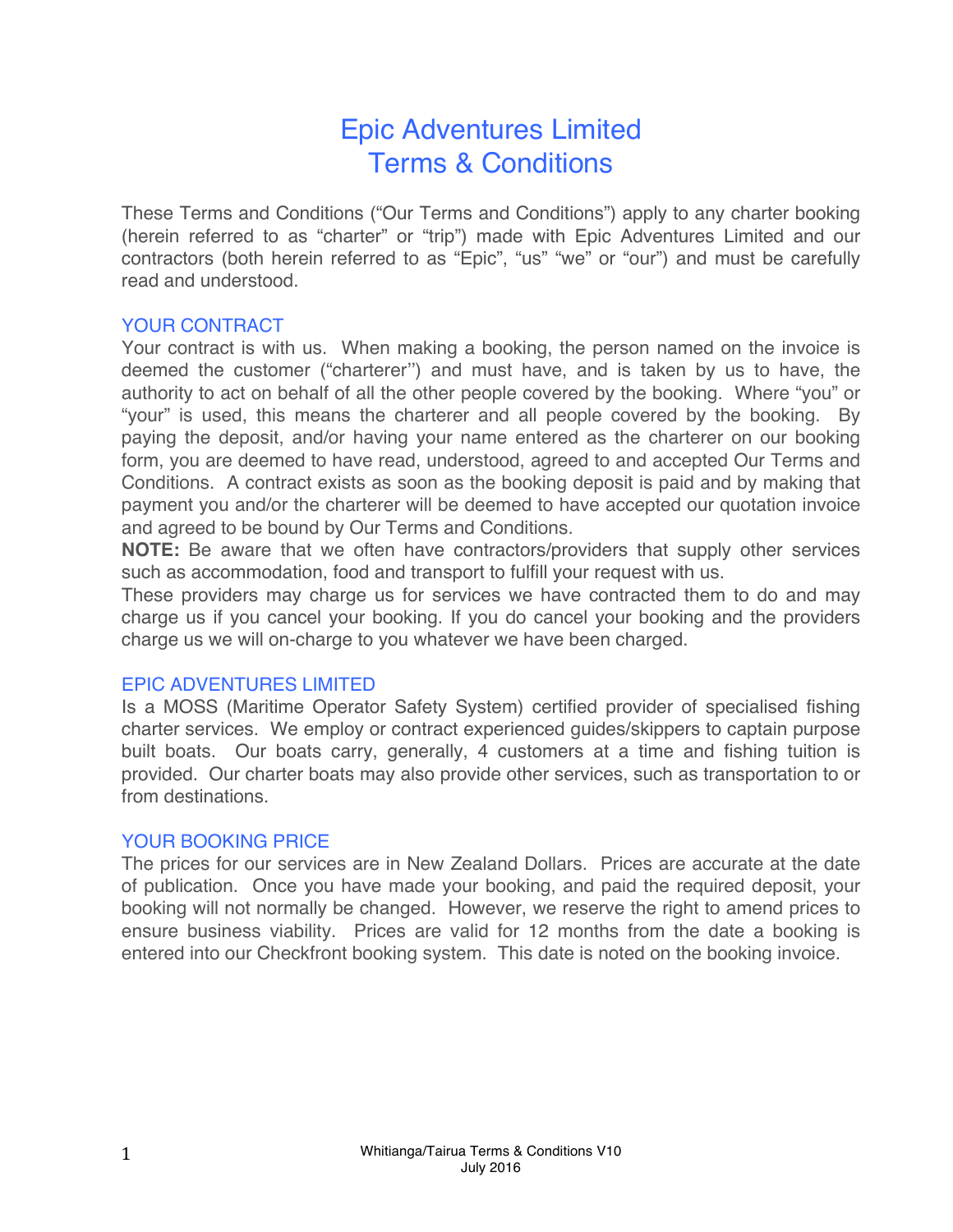## PAYMENT

Bookings are unsecured until a deposit has been paid.

#### **DEPOSITS**

A deposit is required to secure each booking. The deposit is usually 25% and bookings can be made online at: http://www.epicadventures.co.nz/booking/

Or by contacting our office: New Zealand 021 886 223 or 0800 EPIC NZ (0800 374 269) International +64 21 886 223.

The balance of your invoice must be paid the day prior to boat departure either by credit card to our office (+64 21 886 223) or in cash to your skipper on the day of your charter. If you are fishing multiple days we may ask that you defer payment until the end of the trip to ensure all days are completed. If you need to make other arrangements, please contact the office.

#### CREDIT CARDS

We accept Visa & Mastercard and use Payment Express as our secure payment provider. Epic Adventures does not store your credit card details but they are retained by our provider and relate to your invoice. Following the provision of our services, we reserve the right to obtain any unpaid monies using the Payment Express system.

## DIRECT CREDIT

If you are transferring funds directly to our bank please ensure you use a reference to allow us to identify the payment. The  $1<sup>st</sup>$  4 letters of the booking reference number is ideal but your name and trip date is also fine. Our bank details are:

# *Fairs Ltd T/A Epic Coromandel - 06-0541-0637450-00*

## INTERNATIONAL PAYMENT

International bank fees are variable and incurred by you and by us. The fees at both ends are variable and can be as much as \$25 NZD. We add exactly what we are charged by our bank to your invoice.

#### REFUNDS

Refunds are provided in line with our cancellation policy. (refer Cancellation Policy & Cancellation by Owner/Manager below).

Refunds are processed back to the original method of payment ie: credit card or bank account. We only refund back to the person (or persons) who made payment.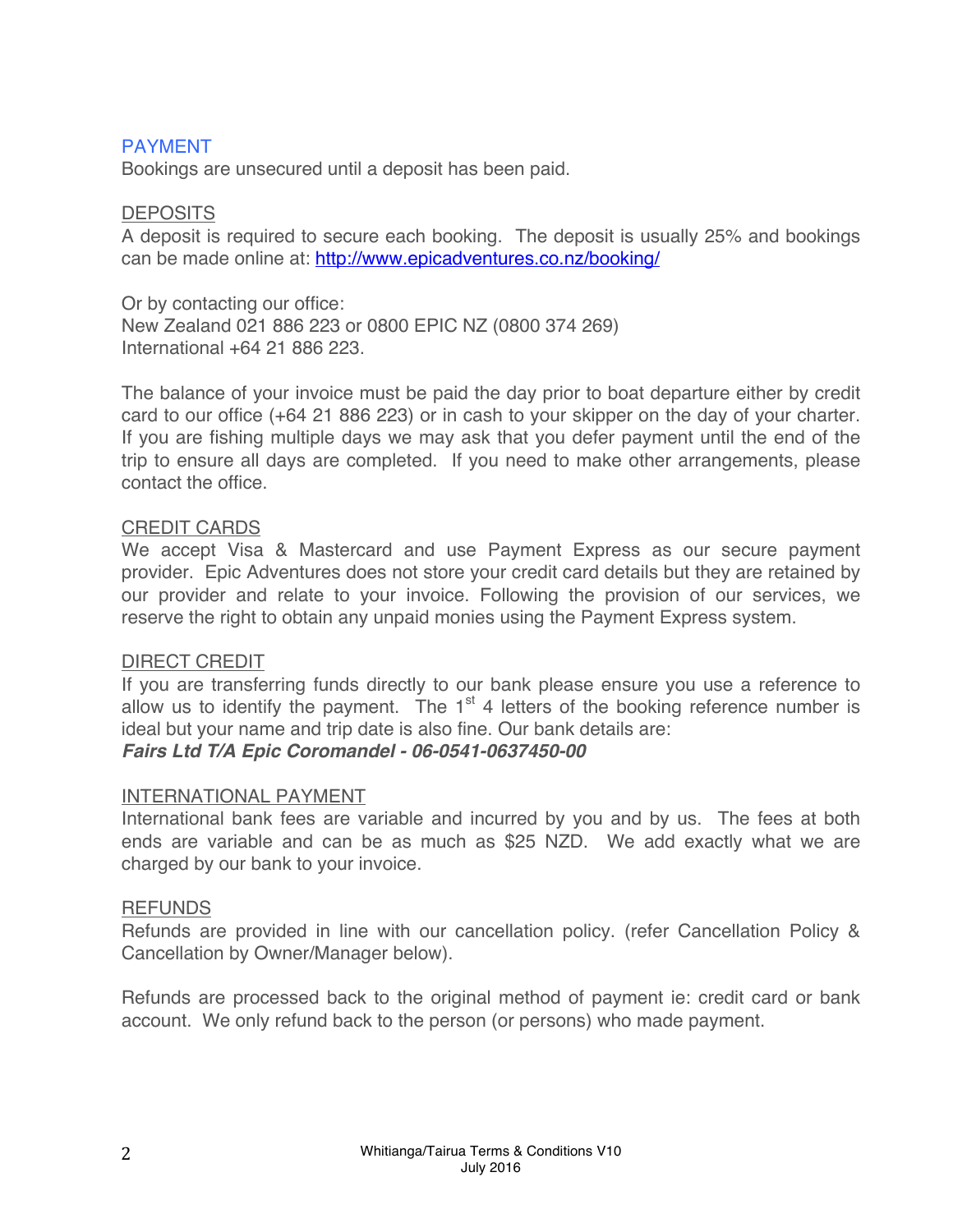# INTERNATIONAL REFUNDS

International refunds must exceed \$100 and we need the following details:

- Recipient's full name or company
- Account number
- Physical address
- Country
- Phone number
- Bank name
- Bank's physical address
- BSB code (6 digits bank & branch numbers eg: 123456)
- SWIFT / BIC

# CONFIRMATION OF DEPARTURE

We will make all efforts to contact you the day prior to your trip. However, experience shows we often have difficulty reaching some customers. This is especially common with overseas customers. Please make sure you have given us a working contact number for New Zealand.

IF YOU HAVE NOT HEARD FROM US BY 5PM THE DAY BEFORE YOUR BOOKING YOU MUST CALL US ON +64 21 886 223 TO MAKE SURE YOUR TRIP IS STILL GOING AHEAD

# CANCELLATION POLICY

You may cancel your booking at any time either by phone call to our office (021 886 223) or by email to (info@epicadventures.co.nz). Cancellation will be effective the day it is received by us. We charge an administration fee of \$50 for processing a cancellation. A refund, less our admin fee will be provided if a replacement booking can be found. Otherwise, the following cancellation charges apply:

- 1. Booking value over \$3000. Booking date minus 60 days, a cancellation charge of 25% of the total booking charge.
- 2. Booking value under \$3000. Booking date minus 30 days, a cancellation charge of 25% of the total booking charge.
- 3. Booking value of any amount. Booking date minus 14 days, a cancellation charge of 100% of the total booking charge.

Any days notice exceeding those above will attract a full refund minus the admin fee.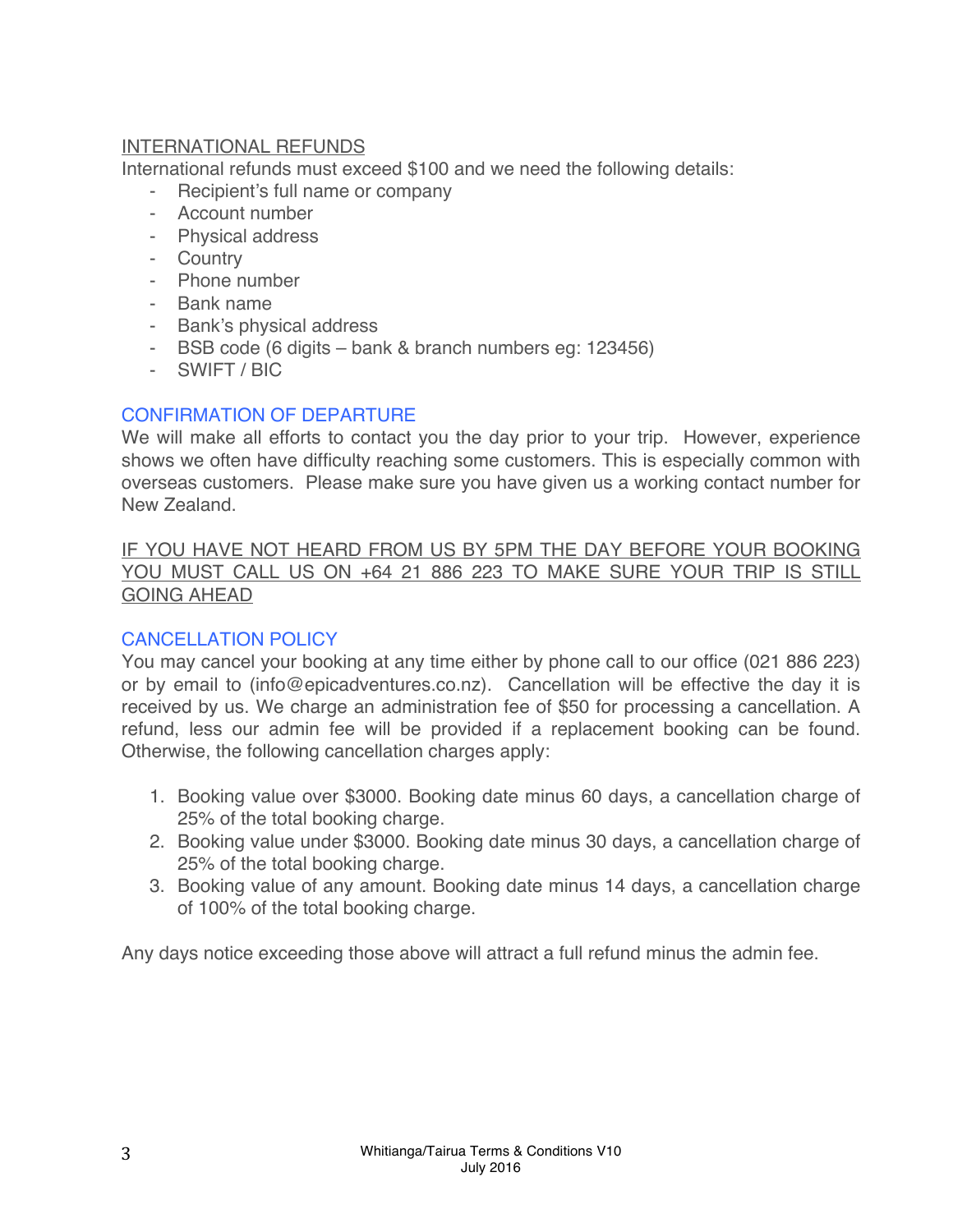# CANCELLATION BY OWNER/MANAGER

If, due to circumstances beyond our control (which includes the following) we find it necessary to cancel the trip/trips, we will notify you as soon as possible and will refund your money in full.

We reserve the right to make any changes to, or cancellation of, your trip, that we deem necessary, at any time up to, and following, departure.

These may be caused by, but are not limited to;

- unsuitable/unpredictable weather conditions

- mechanical issues
- personnel / business issues

- insufficient customers booked (a minimum of 4 persons required for single seat trips)

## CANCELLATION FOLLOWING DEPARTURE

If the skipper cuts a trip short for whatever reason (most likely weather/safety) we may refund a portion of the day based on the time elapsed during an 8 hour period counted from 0700 hours to 1500 hours wharf to wharf. A normal day will include time loading and off loading, fishing for live bait and travelling time to and from the fishing grounds.

## RE-BOOKING FOLLOWING CANCELLATION

Should your charter be cancelled by us, for whatever reason, it is your responsibility to call the office to arrange another departure date or request a refund. Please mention that you have had an incomplete booking and the reference number or name on the booking.

## TERMINAL TACKLE & BAIT

All terminal tackle required is supplied free of charge.

Some bait is provided on trips for free but please check with your skipper or office as to any extra bait that may be required. Some forms of fishing may require additional bait and that will be at a cost to the customer. If in doubt please ask first.

## JIGS

Jigs will be charged for if lost at a current cost of \$40.00 each

# *You are welcome to bring any of your own gear if you choose.*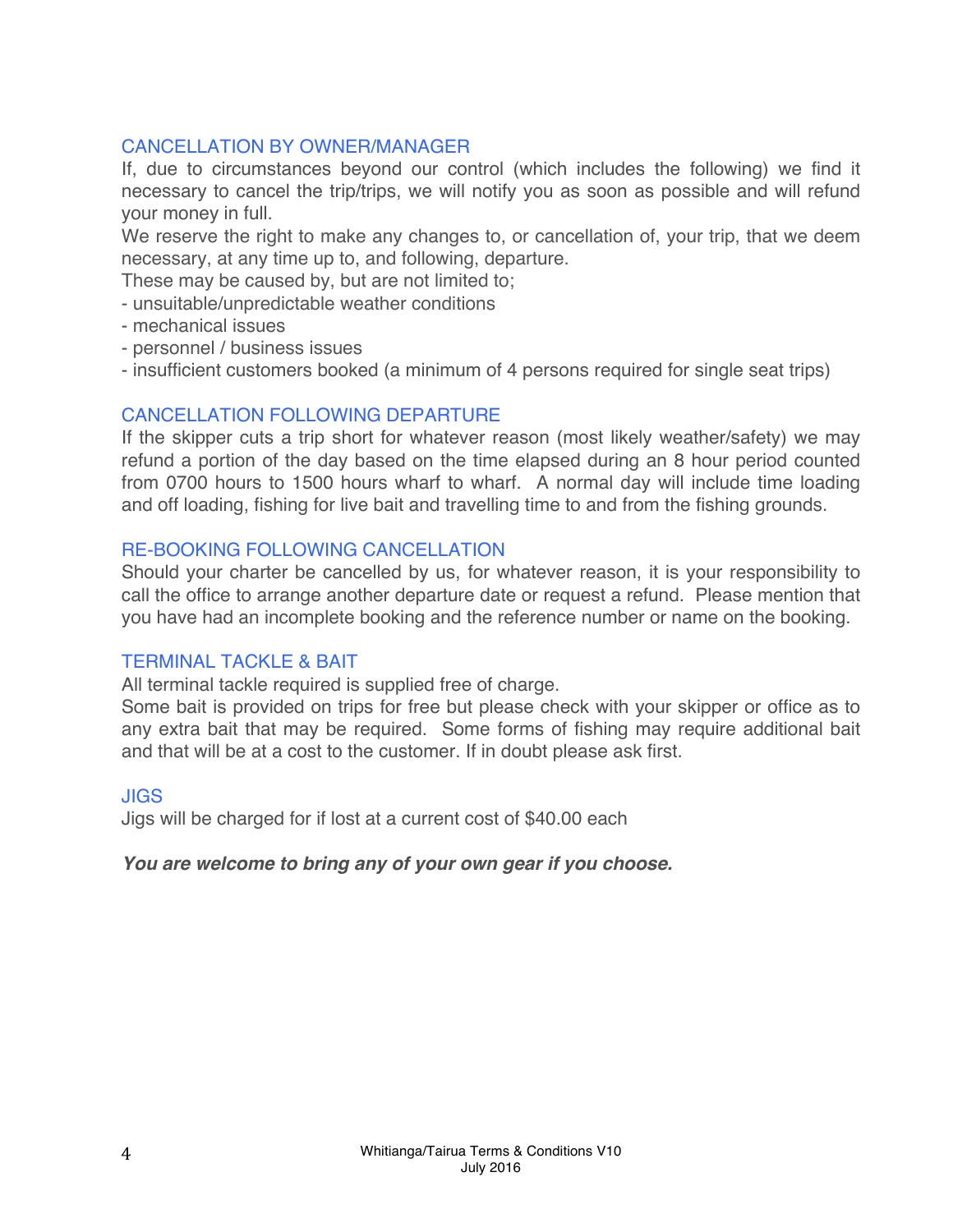# DAMAGE TO OR LOSS OF OUR GEAR

The customer is liable to pay costs, as determined by Epic Adventures Limited, for any accidental or deliberate damage, or loss, caused by you, to our gear.

# **Avoiding Damage to Rods and Reels**

Some common causes are noted below.

## *"High Sticking"*

This is when you lift the rod above an angle of approximately 90° and you have a fighting fish on the other end. The rod can easily snap.

## *"Rod Holder Placement"*

The rod should not be placed in a rod holder whilst you are fishing. It's equivalent to "high sticking" if a fish takes the bait.

## *"Touching the Edge"*

This can happen when you are bringing in a large fish and the rod touches the side of the boat. It's similar to breaking a stick across your leg. The rod will respond to the pressure point in the same way and often snaps.

## *"Rod & Reel Loss"*

Luckily it isn't a common occurrence. However, if a fish manages to pull the rod and reel overboard, and you are the person using it at the time, you are liable for the replacement cost.

## *"Unattended Rod & Reel"*

Rod's and reels left lying around the boat without proper attention are liable to loss or damage.

# ACCOMMODATION

Please make arrangements with us at the time of booking to ensure availability of our accommodation. If we cannot arrange accommodation for you we will send you a variety of other local options.

**NOTE**: Some accommodation provided to you via us may attract a more comprehensive booking/refund policy so please ask what that is at time of booking. Eg: Some accommodation providers want a months notice if it is cancelled to provide a full refund.

## FOOD AND DRINK

Although trips are not catered food and drink can be arranged at the time of booking. If you have not arranged this you should bring your own.

# **ALCOHOL**

We are happy for you to pack a few beers for the trip but please consume in moderation. We reserve the right to go back to the wharf if people have consumed unreasonable amounts of alcohol and become unruly or uncooperative.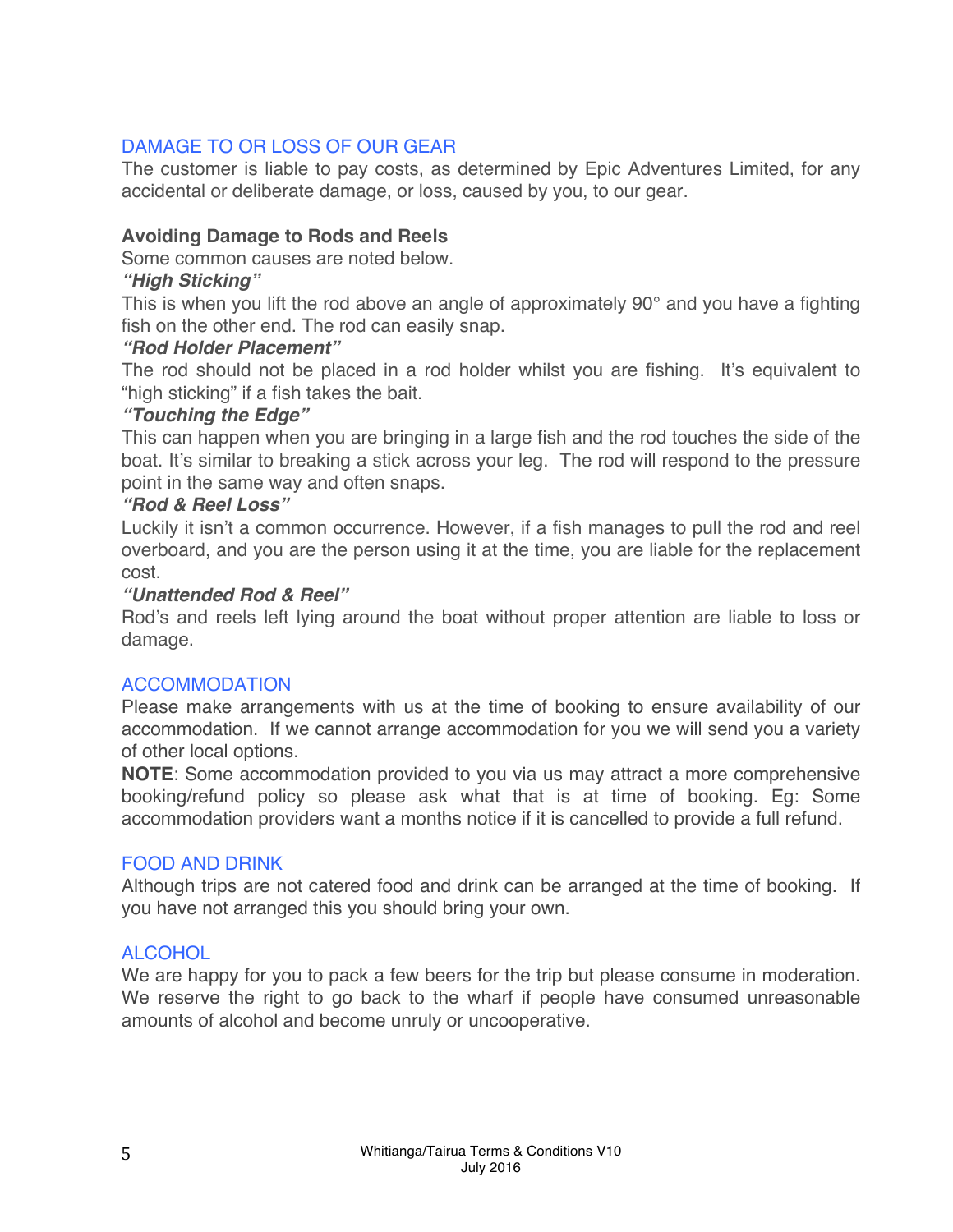## **SAFETY**

Epic Adventures takes the safety of our customers very seriously and we have an excellent safety record. Our experienced skippers will give a safety briefing at the wharf prior to departure.

Our primary concern is for your safety and you must comply with any instructions from the skipper immediately and without argument. This includes the donning of life jackets when conditions warrant, or for any other reason the skipper determines necessary.

**Ages of children:** There is no set under age for children however if you are unsure whether some of your friends, family or children can cope with boating and sea conditions then feel free to give us a call to discuss.

#### SEA SICKNESS

If you think that motion sickness could be an issue we recommend sea-sickness tablets should be taken prior to the trip as a precaution. NO refunds are given if customers are sea sick or require us to take them back to the wharf.

## HEALTH CONDITIONS

Please notify us of any serious health conditions. Fishing of this type is physically demanding. Consult your healthcare professional for advice before making a booking if you have any concerns.

## **CLOTHING**

Make sure you prepare for a range of weather conditions and bring enough clothes to stay dry and warm. In winter thermals, rainproof jacket and beanie are recommended. Waterproof leggings are also recommended for winter. In all seasons bring a hat, sunglasses and sunscreen. For safety reasons we do not advise the wearing of gumboots.

#### SUSTAINABILITY

Epic Adventures supports sustainable fishing practices. Fishing is our life and we want future generations to be able to enjoy it as much as we do. We encourage all our customers to release what they catch, especially the large breeding stock. Should you wish to keep a kingfish we have a limit of ONE KINGFISH PER PERSON/DAY. Ultimately we want to make sure you get a photo of a big kingfish in your arms.

For other species of fish such as snapper please call us to discuss limits. Generally speaking it is 7 snapper/person /day but we do encourage putting the large breeding stock back unharmed.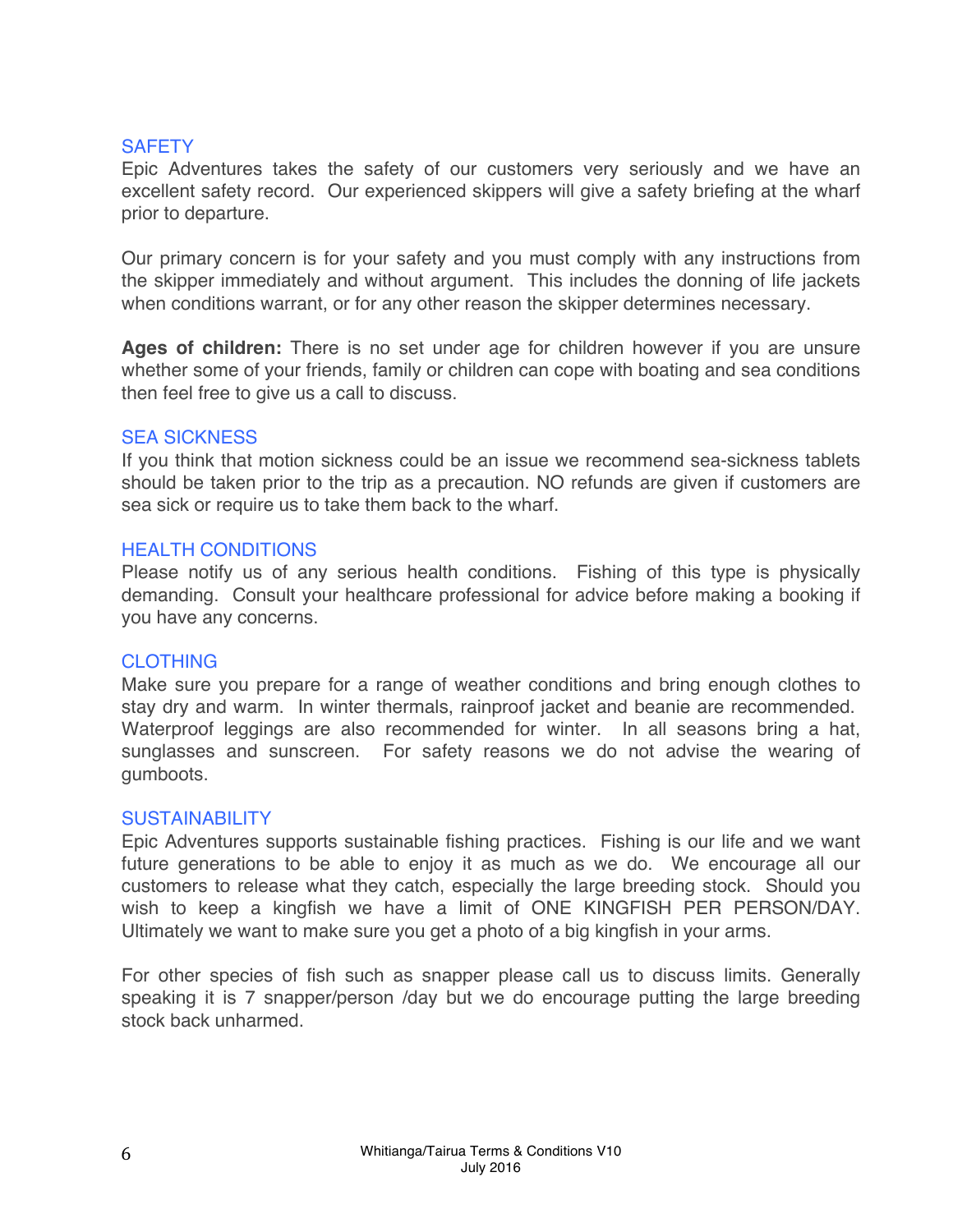#### FISH FILLETING & SMOKING

Fish filleting and fish smoking are additional costs and must be arranged at the time of booking.

#### PHOTOGRAPHY AND VIDEO

Epic Adventures staff may take photos and/or video of you fishing. These are the property of Epic Adventures and we can use them on any medium to promote our business such as on our web site or in social media. You will need to contact us in writing prior to the trip if you do not want pictures of yourself used on any medium.

We are not responsible for photos and/or videos taken by our other customers. You will need to manage this circumstance yourself should you not want your image recorded.

Epic Adventures take an enormous amount of photos/videos on a daily basis. We cannot guarantee that your photos will be made available on a social media site such as Facebook or retained in our systems following your trip.

You are welcome to take as many photos/videos as you like for your own collection.